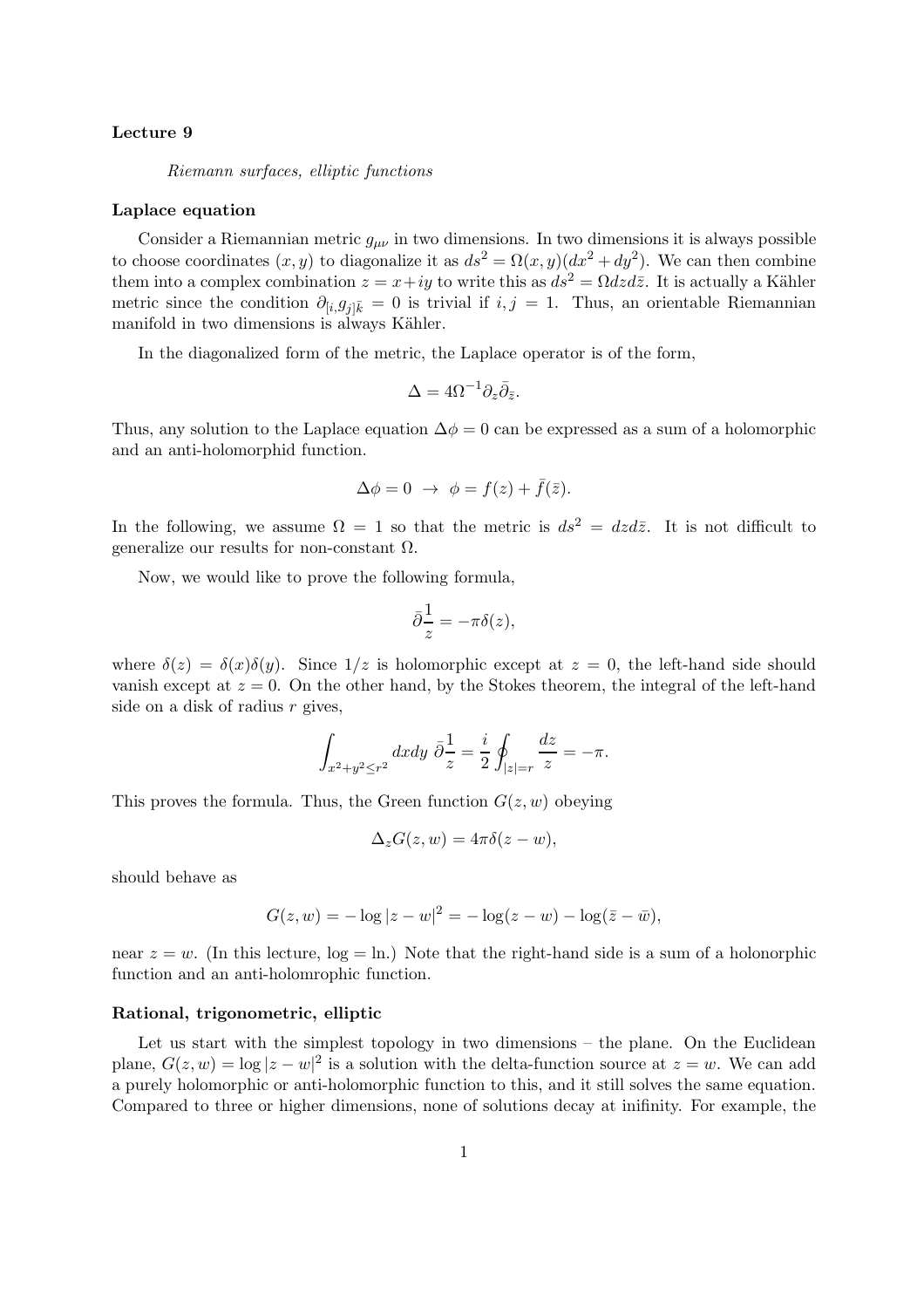corresponding solution in three dimensions decays at  $1/r$ . In *n*-dimensions, it would be like  $1/r^{n-2}$ . The limit  $n \to 2$  of this gives the logarithmis singularity log r. This is a deep fact and implies, for example, Coleman's theorem that there is no spontaneous breaking of continuous symmetry in quantum field theory in two dimensions.

The next simplest case is the cylinder. Let us periodically identify the  $x$  direction with the period 1. We then look for the Green function with the periodicity,  $G(z+1, w) = G(z, w+1) =$  $G(z, w)$ . This can be satisfied by

$$
G(z, w) = -\log|\sin 2\pi(z - w)|^2.
$$

If we periodically identify the cylinde in the  $y$  direction, we obtain the torus – the surface of a doughnut. More generally we may twist the cylinder before identification. So, we can impose  $(x, y) \sim (x + \theta, y + \beta)$  in addition to  $(x, y) \sim (x + 1, y)$ . In terms of the complex coordinate z, we have

$$
z \sim z + 1 \sim z + \tau, \quad \tau = \theta + i\beta.
$$

Without loss of generality, we assume that  $\beta$  is positive. We can think of the torus as the parallelogram with four vertices  $0, 1, \tau, \tau + 1$  on the complex planes with its parallel edges identified pair-wisely. The area of the torus is  $\beta = \text{Im } \tau$ .

To find the Green function on the torus, we may consider using the method of images and sum the Green function  $G(z, w) = -\log |\sin[2\pi(z - w)]|^2$  over  $w \to w + n\tau$   $(n \in \mathbb{Z})$ . However, the sum is not convergent. In fact, we can anticipate the problem by noting that the equation,

$$
\Delta G(z, w) = \delta(z - w),
$$

cannot be compatible with the fact that the torus is compact and without boundary. Integrating both hand side over the torus, the right-hand side gives 1 but the left-hand side would vanish by integration by parts. In order for the Laplace equation to have a solution on a compact space without boundary, the total charge must be zero since the electric flux generated at the source has to go somewhere. To remedy this, we can add a constant negative charge density to cancel the positive charge at  $z = w$ ,

$$
\Delta G(z, w) = \delta(z - w) - \frac{1}{\text{Im}\tau}
$$

A solution to this equation is unique up to an additional constant, and it is given by,

$$
G(z, w) = -\frac{1}{4\pi} \log \left| \frac{\vartheta_1(z - w|\tau)}{\eta(\tau)} \right| + \frac{1}{2} \frac{\left( \text{Im}(z - w)\right)^2}{\text{Im}\tau}.
$$

Here  $\vartheta_1$  is one of the four elliptic theta functions and is given by

$$
\vartheta_1(z|w) = i \sum_{n=-\infty}^{\infty} (-1)^n q^{\frac{1}{2}(n-\frac{1}{2})^2} e^{2\pi i (n-\frac{1}{2})z}
$$
  

$$
= 2 \sum_{n=1}^{\infty} (-1)^{n-1} q^{\frac{1}{2}(n-\frac{1}{2})^2} \sin(2n-1)\pi z,
$$
 (1)

.

where

 $q=e^{2\pi i\tau}.$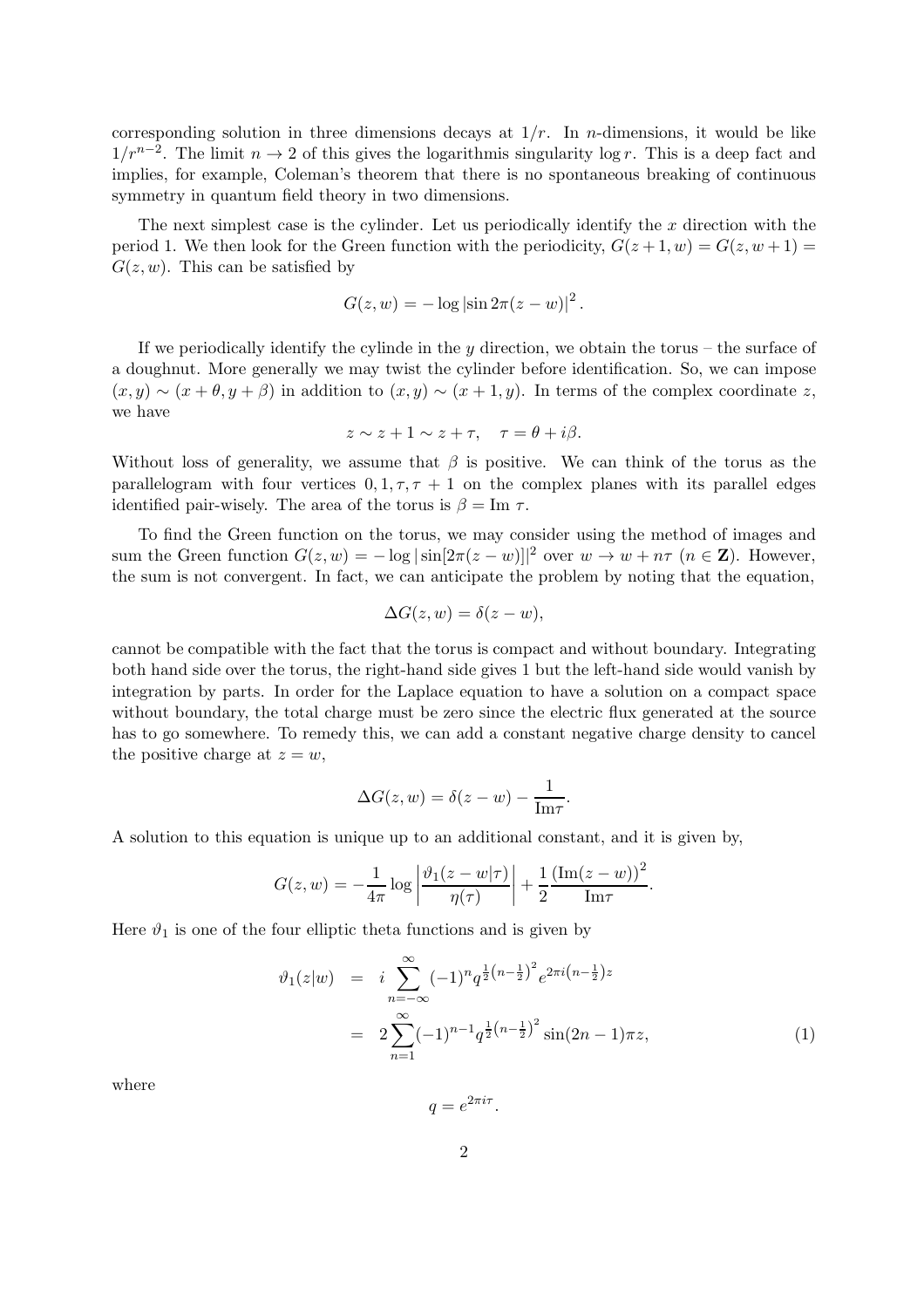By construction, it satisfies the quasi-periodicity,

$$
\vartheta(z+1|\tau) = -\vartheta_1(z|\tau), \quad \vartheta_1(z+\tau|\tau) = -q^{-\frac{1}{8}}e^{-2\pi iz}\vartheta_1(z|\tau).
$$

To see that it has a series of zeros at  $z = n + m\tau$   $(n, m \in \mathbb{Z})$ , it is useful to use the product formula,

$$
\vartheta_1(z|\tau) = -iq^{\frac{1}{12}}e^{\pi iz}\eta(\tau)\prod_{n=1}^{\infty}(1-q^n e^{2\pi iz})(1-q^{n-1}e^{-2\pi iz}),
$$

where  $\eta(\tau)$  is the Dedekint eta-function,

$$
\eta(\tau) = q^{\frac{1}{24}} \prod_{n=1}^{\infty} (1 - q^n).
$$

There are three other theta functions,

$$
\vartheta_0(z|\tau) = q^{-\frac{1}{24}} \eta(\tau) \prod_{n=1}^{\infty} (1 - q^{n - \frac{1}{2}} e^{2\pi i z}) (1 - q^{n - \frac{1}{2}} e^{-2\pi i z}),
$$
  
\n
$$
\vartheta_2(z|\tau) = q^{\frac{1}{12}} e^{\pi i z} \eta(\tau) \prod_{n=1}^{\infty} (1 + q^n e^{2\pi i z}) (1 + q^{n - 1} e^{-2\pi i z}),
$$
  
\n
$$
\vartheta_3(z|\tau) = q^{-\frac{1}{24}} \eta(\tau) \prod_{n=1}^{\infty} (1 + q^{n - \frac{1}{2}} e^{2\pi i z}) (1 + q^{n - \frac{1}{2}} e^{-2\pi i z}).
$$
\n(2)

In particular,  $\vartheta_3$  is called the Jacobi theta function. The other three theta functions are obtained from the Jacobi theta function by shifting z by  $1/2$  and  $\tau/2$ .

#### Modular invariance

We have regarded the torus as the quotient of C with the metric  $ds^2 = dz d\overline{z}$  by the lattice  ${n + m\tau : n, m \in \mathbf{Z}}$ . Equivalently, we can consider a fixed lattice and modify the metric as a function of  $\tau$ . Consider coordinates  $(u, v)$  on  $\mathbb{R}^2$  with the periodicity  $(u, v) \sim (u + n, v + m)$  $(n, m \in \mathbb{Z})$ . Namely, we are considering the square lattice. To reproduce the periodicity  $z \sim$  $z + 1 \sim z + \tau$ , we can write  $z = u + \tau v$ . The metric in terms of the coordinates  $(u, v)$  then becomes

$$
ds^2 = |du + \tau dv|^2.
$$

Physics should be independent of the choice of coordinates we make. We can change coordinates as

$$
\left(\begin{array}{c} u \\ v \end{array}\right) \rightarrow \left(\begin{array}{cc} a & b \\ c & d \end{array}\right) \left(\begin{array}{c} u \\ v \end{array}\right).
$$

This does not change the lattice structure if the matrix is in  $SL(2, \mathbb{Z})$ . Consider two examples of  $SL(2, \mathbb{Z})$  transformations:

(1)  $(u, v) \rightarrow (u + v, v)$ : This changes the metric as

$$
ds^{2} = |du + (\tau + 1)dv|^{2}.
$$

This means that the metrics with  $\tau$  and  $(\tau + 1)$  are related to each other by the coordinate transformation.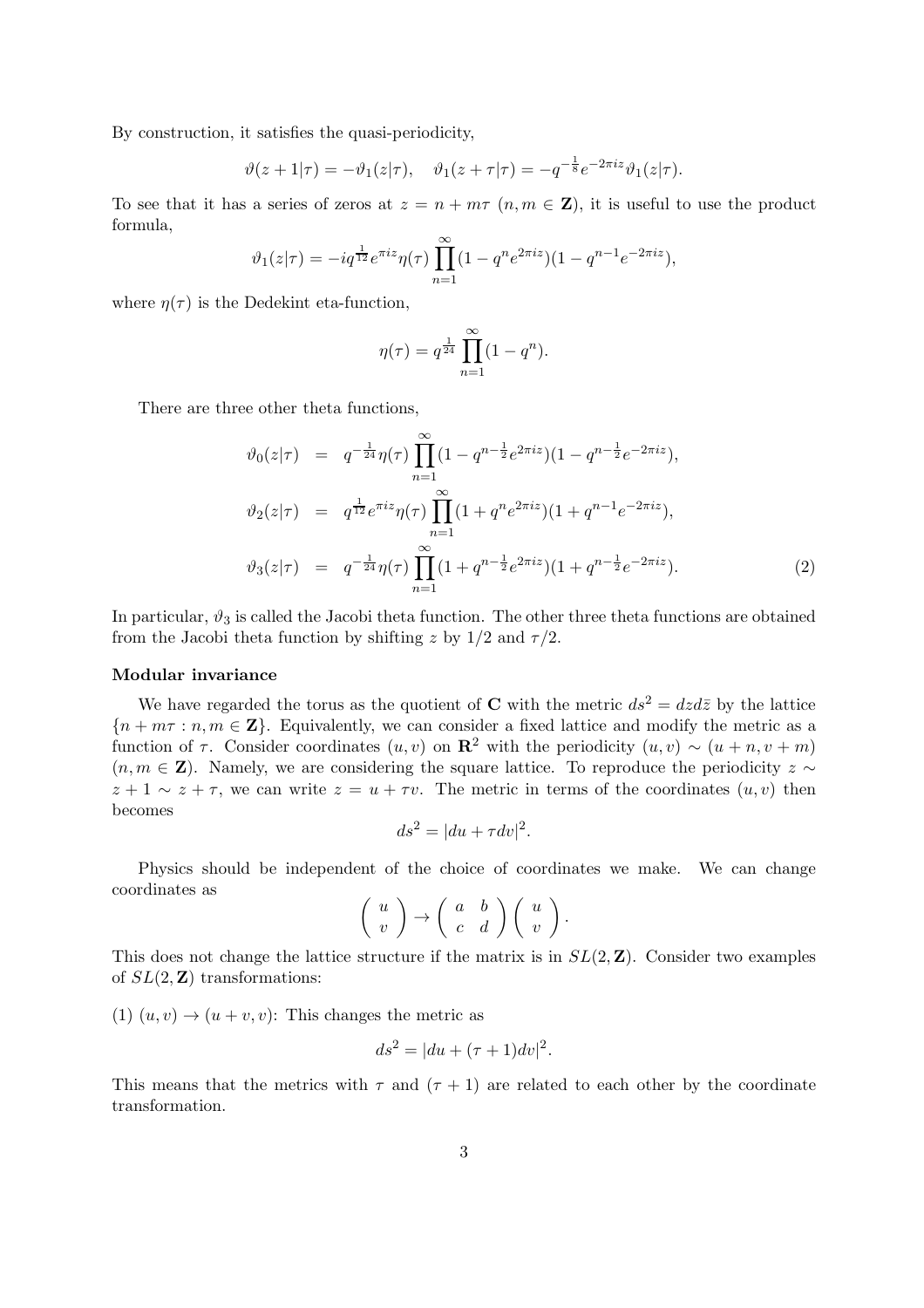(2)  $(u, v) \rightarrow (v, -u)$ : This changes the metric

$$
ds^2 = |\tau|^2 \left| du - \frac{1}{\tau} dv \right|^2.
$$

This means that the metrics with  $\tau$  and  $-1/\tau$  are related to each other by the coordinate transformation adn the overall rescaling. The Laplace equation is invariant under the rescaling of the metric, so its solution must have this symmetry too.

Question 1: Show that, in two dimensions, the Laplace equation with the unit source,  $\Delta G(z, w)$  =  $\delta(z-w)$  is invariant under an arbitrary rescaling of the metric  $g_{\mu\nu} \to \Omega(z,\bar{z})g_{\mu\nu}$ . Here the deltafunction is normalized with respect to the volume form,

$$
\int \sqrt{g} \ \delta(z - w) = 1.
$$

It is known that the two transformation  $(u, v) \rightarrow (u + v, v)$  and  $(v, -u)$  generate the whole  $SL(2, \mathbb{Z})$  group. Its action on  $\tau$  can be seen as

$$
\tau \to \frac{a\tau + b}{c\tau + d}.
$$

This is called the modular transformation. As expected, the ingredients of the Green function on the torus transforms nicely under the modular transformation as,

$$
\eta(\tau + 1) = e^{\frac{2\pi i}{24}} \eta(\tau), \quad \eta(-1/\tau) = \sqrt{-i\tau}\eta(\tau),
$$

and

$$
\vartheta_1(z|\tau+1) = e^{\frac{2\pi i}{8}} \vartheta_1(z|\tau), \quad \vartheta_1(z|\tau-1/\tau) = e^{-\frac{2\pi i}{8} + \frac{2\pi i z^2}{2\tau}} \tau^{-\frac{1}{2}} \vartheta_1(z|\tau).
$$

The parameter  $\tau$  specifies the complex structure of torus as it determines its complex coordinate  $z = u + \tau v$  with respect to the fixed real coordinates  $(u, v)$ . Two different  $\tau$ 's related to each other under the modular transformation describe the same complex structure. The space of complex structures on the torus is called the moduli space of the torus, and it can be identifies as the upper half-plane of the  $\tau$ -space, modulo  $SL(2, \mathbb{Z})$ .

# Elliptic integral

With the elliptic theta function, we can define Weirstrass' elliptic function as

$$
\mathcal{P}(z) = -\frac{\partial^2}{\partial z^2} \log \vartheta_1(z|\tau) - 2\eta_1(\tau),
$$

where

$$
\eta_1(\tau)=2\pi i\frac{\partial}{\partial\tau}\log\eta(\tau).
$$

This function has a double pole at  $z = 0$  and is doubly-periodic,

$$
\mathcal{P}(z) = \mathcal{P}(z+1) = \mathcal{P}(z+\tau).
$$

Its derivative  $\mathcal{P}'(z)$  has a triple pole at  $z = 0$  and is also doubly-periodic. A doubly-periodic function on the torus is called an elliptic function. It can be shown that any elliptic function is a rational function of  $P(z)$  and  $P's(z)$ .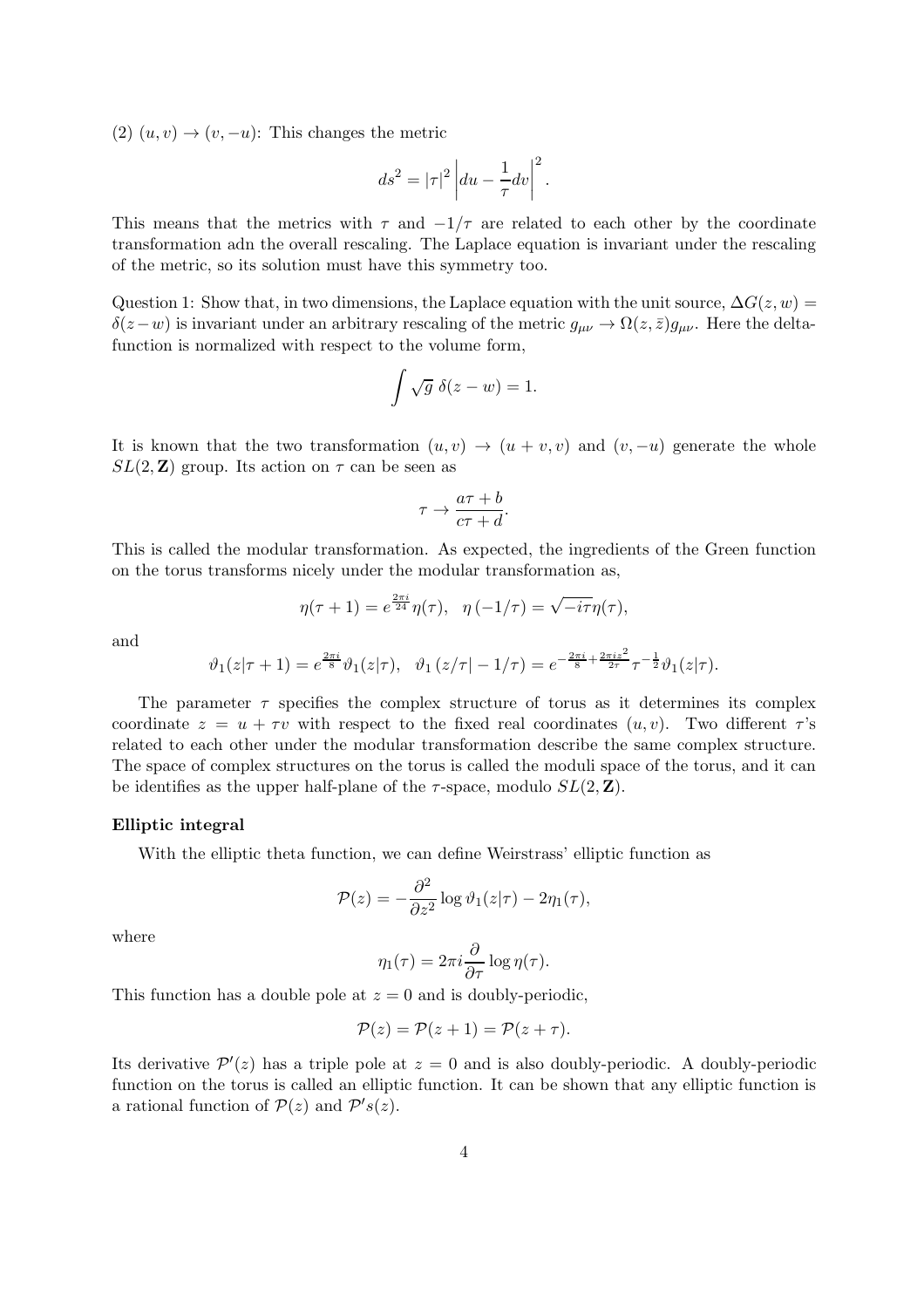They satisfies the relation,

$$
(\mathcal{P}'(z))^2=4(\mathcal{P}(z)-e_1)(\mathcal{P}(z)-e_2)(\mathcal{P}(z)-e_3),
$$

where  $e_1, e_2, e_3$  are some functions of  $\tau$ , given by

$$
e_1 = \mathcal{P}\left(\frac{1}{2}\right), e_2 = \mathcal{P}\left(\frac{\tau}{2}\right), e_3 = \mathcal{P}\left(\frac{1}{2} + \frac{\tau}{2}\right).
$$

The above relation between  $\mathcal{P}'$  and  $\mathcal{P}$  means that  $\mathcal{P}'$  is a function of  $\mathcal{P}$  with branch points at  $P = e_1, e_2, e_3$ . We can have two branch cuts, one connecting  $e_1$  and  $e_2$ , for example, and another going from  $e_3$  to the infinity. One can see that the covering space is topologically equivalent to the torus.

The equation can also be expressed as,

$$
z = \int^{\mathcal{P}} \frac{d\mathcal{P}}{2\sqrt{(\mathcal{P}(z) - e_1)(\mathcal{P}(z) - e_2)(\mathcal{P}(z) - e_3)}} + \text{const.}
$$

The integral on the right-hand side is of the form known as elliptic integral. Thus, the Weierstrass  $\mathcal{P}$ -function can be regarded as the inverse of the elliptic integral. It is because of this historical origin that doubly-periodic functions are called elliptic functions. Historically, elliptic integrals were studied to compute the arc length of an ellipse. It occured later to Abel and Jacobi that its inverse has the double-periodicity  $z \sim z + 1 \sim z + \tau$ .

# Riemann surfaces of higher genera

The torus can be regarded as a set of solution to the equation,

$$
y^2 = 4(x - e_1)(x - e_2)(x - e_3).
$$

This can be solved by setting  $y = \mathcal{P}'(z)$  and  $x = \mathcal{P}(z)$ , with z being the doubly-periodic coordinate. This can be generalized. For example, one can consider the equation,

$$
y^2 = \prod_{i=1}^{2g+1} (x - e_i).
$$

We can think of y as a function of x with  $(q+1)$  branch cuts, one of which extends to the infinity in the x-plane. The covering space is then a surface with q handles. It is a special example of Riemann surfaces of genus g, called the hyper-elliptic surface. The torus has genus  $g = 1$ .

The torus as a complex manifold is parametrized by the modulus  $\tau$ . For a general Riemann surface  $\Sigma_g$  of genus  $g > 1$ , the moduli space  $\mathcal{M}_g$  is a complex manifold of dimensions  $(3g - 3)$ . To understand  $\mathcal{M}_q$ , it is useful to consider period integrals. It is easy to see that  $b_1(\Sigma_q) = 2g$ . We can choose a basis  $H_1(\Sigma_g)$  so that for each handle, we have two generators  $\alpha_i, \beta^i$   $(i = 1, ..., g)$ and that they intersect with each other as,

$$
\alpha_i \cap \alpha_j = \beta^i \cap \beta^j = 0, \ \ \alpha_i \cap \beta^j = \delta_i^j.
$$

With respect to this basis, we can choose a basis of  $H^{1,0}(\Sigma_g)$  as  $\{\omega_i\}$  so that

$$
\int_{\alpha_i} \omega_j = \delta_j^i.
$$